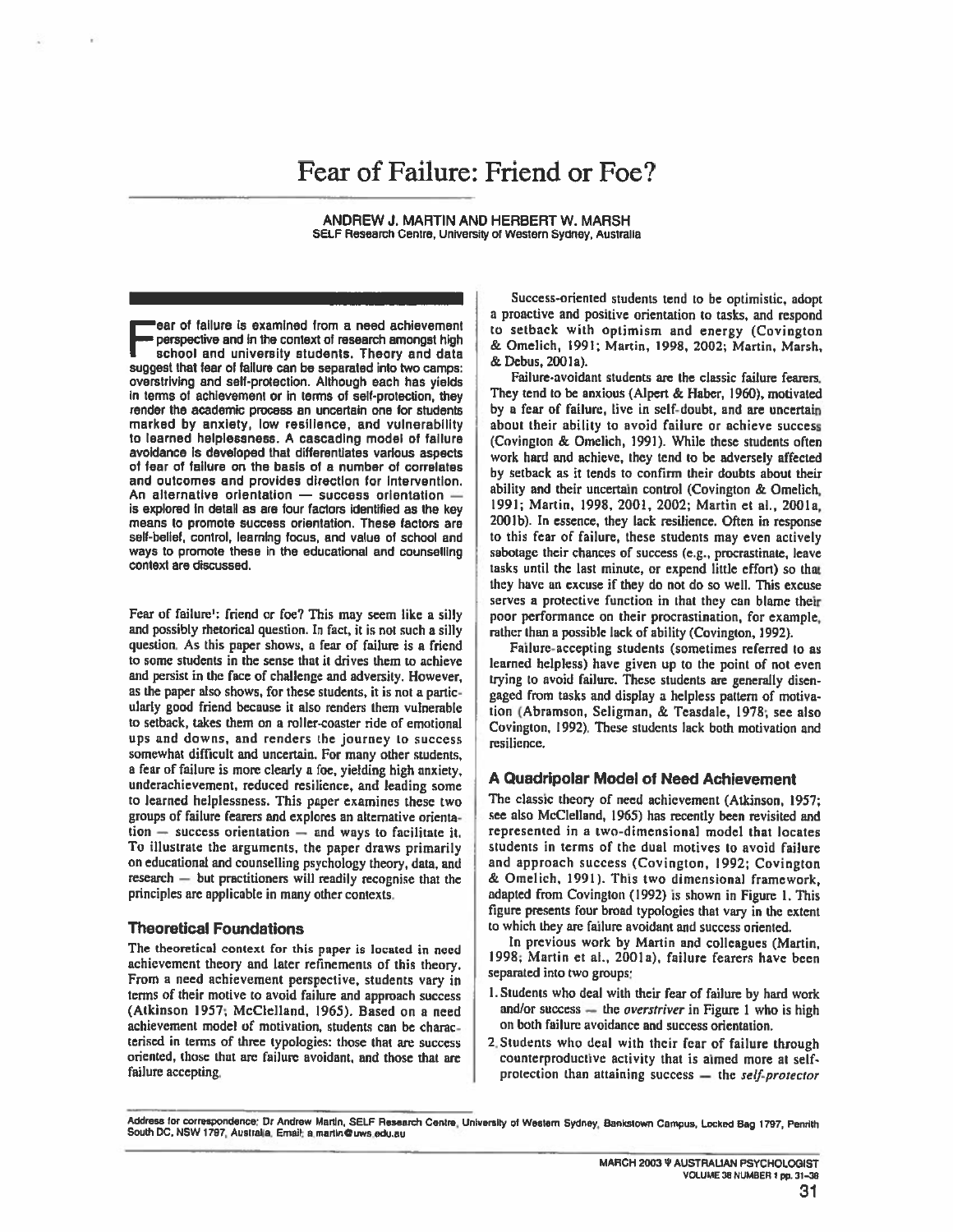

#### FIGURE 1

Quadripolar model of need achievement from Making the Grade: <sup>A</sup> Self-worth Perspective on Motivation and School Reform by M. Covington, 1992, Cambridge: Cambridge University Press. (Adapted with permission from Cambridge University Press).

in Figure I who is high on failure avoidance and low on success orientation.

## **The Overstriver**

The overstriver tends to avoid failure by succeeding (Covington & Omelich, 1991; Martin et al., 2001a). As is discussed below, this is in marked contrast to the student who is success oriented and achieves to attain success rather than to avoid failure. The fact that <sup>a</sup> fear of failure underpins much of what the overstriver does means that many of the factors that are associaled with fear of failure 'come along for the ride" — an expression used deliber ately because even though performance may be unimpaired, the journey is far from pleasant. These concomitant factors include anxiety, perceptions of low' control, and an unstable self-esteem (Martin, 1998, 2001; Martinet al,, 2001a, 2001b),

This form of failure avoidance is quite common. As Table <sup>I</sup> shows, amongs<sup>t</sup> two samples of university students (first and second year students from three universi ties in Sydney, Australia), around 45% agreed with survey items reflecting <sup>a</sup> need to succeed based on <sup>a</sup> fear of failure (Martin, 1998). Amongst high school students (Year 9, 10. and 11 students from two Australian high schools), this was 40% (Martin, 2001).

The risks inherent in this form of motivation are twofold. First, as indicated above, it renders the journey somewhat unpleasant — fraught with anxiety, perceptions of low control, and unstable self-esteem (Martin et al., 2001a). Second, when overstrivers do not succeed, failure is seen as proof of suspected incompetence and this increases the risk of falling into the second and more counter-produc tive form of failure avoidance: self-protection (Covington,

1992; Covington & Omelich, 1991; Martin el al., 200la). Essentially, then, overstrivers are less resilient than their success-oriented counterparts and so in this sense what appears to be the friend can in fact be <sup>a</sup> foe.

## The Self-protector

The self-protector does not aim so much io avoid failure but to avoid the *implications* of failure (Covington, 1992). They avoid the implications of failure through strategically manoeuvring in ways to protect their self-worth. In doing so. they are able to mitigate the extent to which failure reflects poorly on their ability and consequen<sup>t</sup> self-worth (Covington, 1992). They do this in <sup>a</sup> number of ways, two of which will be discussed here: self-handicapping and defensive pessimism.

Self-handicappers choose impediments or obstacles to successful performance that enable them to deflect the cause of failure away from their ability and on to the acquired impediment. In doing so, they avoid disconfirmation of a desired self-conception (Rhodewalt & Davison, 1986). Failure under these conditions is seen as related to the acquired impediment and not because of low ability. Examples of self-handicapping include the strategic reduc tion of effort, engaging in little or no practice for upcoming tasks, procrastination, or the choice of performance debili tating circumstances (see Berglas & Jones, 1978; Rhodewalt & Davison, 1986). In the event of failure, the student has <sup>a</sup> ready excuse. For example, the lack of effort is seen as the cause and not the student's lack of ability.

Defensive pessimism involves setting unrealistically low expectations prior to events in which one's performance is to be evaluated (Norem & Cantor, 1986a, l986b), In the event of failure, the student has cognitively and affectively "steeled" him or herself for the outcome (Norem & Cantor, 1986a, l986b), and so in this sense, defensive pessimism is self-protective. Moreover, setting lower, and possibly safer, expectations can reduce the threshold for satisfactory performance (Baumgardner & Brownlee, 1987) or serve to set performance standards that are less difficult to achieve (Showers & Ruben, 1990). Setting lower and safer standards against which one's ability is judged reduces the likelihood that it will be judged as inadequate in <sup>a</sup> way that would call into question one's self-worth.

Of the two self-protective strategies, defensive pessimism is the most commonly seen. As Table I shows, amongs<sup>t</sup> university students, over one-third in their first and second years endorse items reflecting defensive pessimism (Martin, 1998). while <sup>a</sup> similar number of high school students agree to such items (Martin, 2001). Table I also shows that at least 10% of high school students endorse items reflecting self-handicapping while 6% of first and second year university students do so.

## A Cascading Model of Failure Avoidance

Martin and colleagues (1998; Martinet al,, 2001a) have also shown that the three forms of failure avoidance can be

#### TABLE 1

Percentage of Three Samples Agreeing to Items in Subscales

|                     | High School $(n = 479)$ | First Year Uni $(n = 584)$ | Second Year Uni $(n = 489)$ |
|---------------------|-------------------------|----------------------------|-----------------------------|
| Overstriving        | 40%                     | 47%                        | 45%                         |
| Defensive pessimism | 33%                     | 44%                        | 34%                         |
| Self-handicapping   | 11%                     | 6%                         | 7%                          |

Note: Subscales are not independent so students can endorse Items on more than one subscale

MARCH 2003 \* AUSTRALIAN PSYCHOLOGIST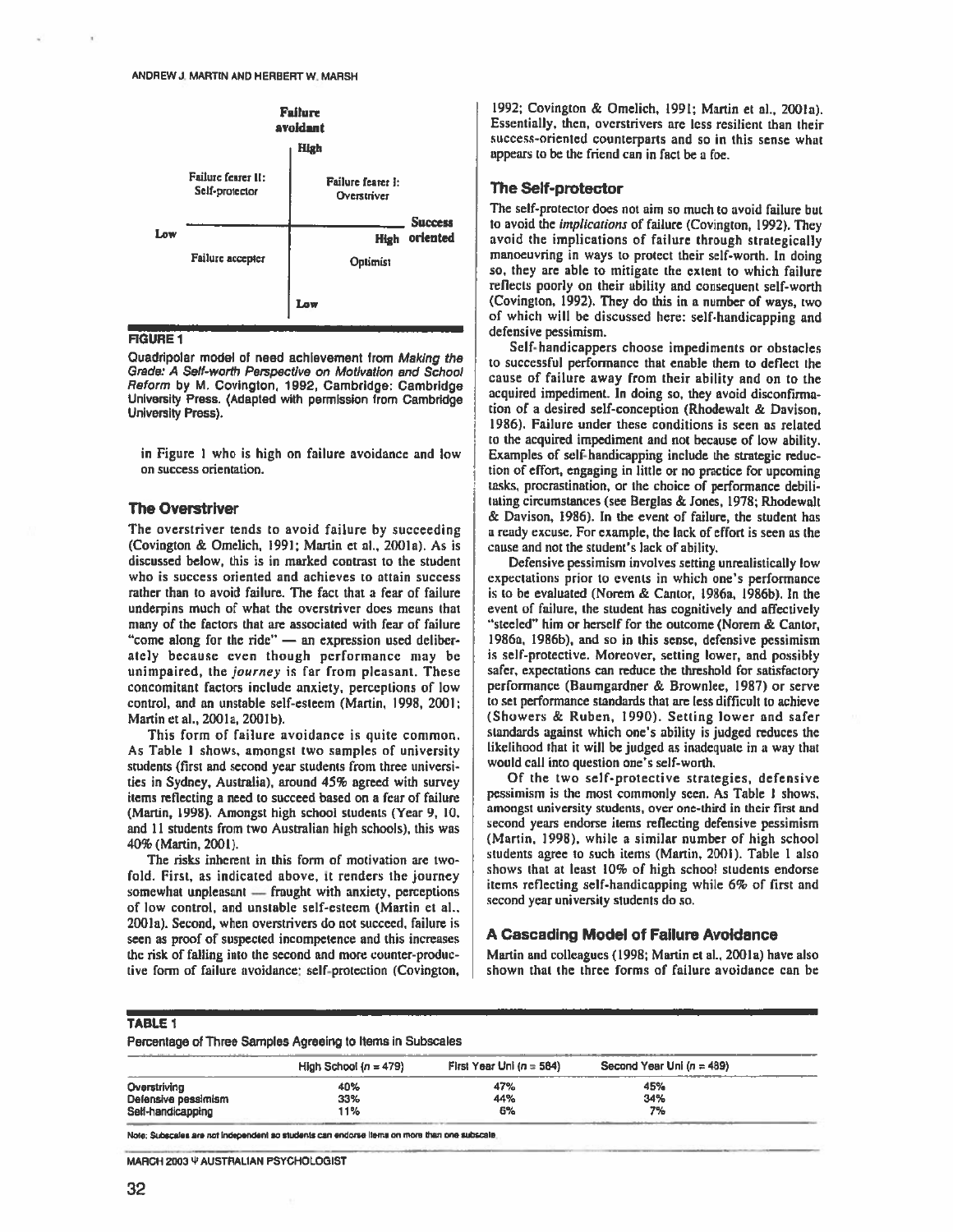differentiated in terms of the degree to which they are inimi cal to achievement and accomplishment. Multidimensional scaling by Martin (1998; Martin et al., 2001a) showed that when mapped in multidimensional space, overstriving is high in success orientation and failure avoidance, defensive pessimism is high in failure avoidance and neither high nor low in success orientation, while self-handicapping actually borders failure acceptance. This is conceptually feasible <sup>g</sup>iven that self-handicapping involves active sabotage to one's performance, whereas defensive pessimism primarily involves cognitive posturing that does not necessarily put in place behavioural barriers to success. Outcomes for overstrivers are the least impaired because they are known to work hard — but their effort is steeped in fear.

In support of this, Martin et al. (200la, 200lb, in press) found that self-handicapping <sup>y</sup>ielded the most markedly negative outcomes predicting lower self-regulation, lower persistence, an unwillingness to continue with one's studies, later withdrawal, and lower achievement (see also Midgley, Arunkumar, & Urdan, 1996; Midgley & Urdan, 1995; Rhodewalt & Davison, 1986). Further down the cascade, defensive pessimism negatively predicted academic outcomes such as self-regulation; however, the strength of predictive paths was markedly lower than those beiween self-handicapping and the same outcomes. Finally, nverstriving actually positively predicted outcomes, but was also highly correlated with anxiety — underscoring the fact that although the outcomes may be adaptive, the journey can be unpleasant for these people.

Perhaps the most maladaptive aspect of self-protective failure avoidance is that it renders the individual particularly vulnerable to setback and consequently failure acceptance or learned helplessness (Martin et al. 2001a), The selfdoubt and uncertain self-esteem that plagues the overstriver is even more pronounced in the self-protector and setback, no matter how isolated, can have the effect of confirming the doubts these students have about themselves and lead to <sup>a</sup> downward spiralling of underachievement and ultimately failure acceptance (Martin, 1998).

Failure avoidance can be further differentiated in terms of the cognitions students hold about success and failure as well as the behaviours they exhibit when going about their studies. More specifically, they are cognitively and behaviourally engaged with success and failure in different ways. As is discussed more fully below, success orientation is reflected in both cognitive and behavioural engagement (e.g., optimism and hard work) that is oriented towards achievement. Overstriving is reflected in behavioural engagement similar to success orientation but also reflects <sup>a</sup> cognitive disposition that is more engaged with fear than success (e.g.. hard work and anxiety). Defensive pessimism represents greater cognitive engagement with fear that is not yet carried through behaviourally (e.g., pessimism but not overtly counterproductive behaviour). Self-handicapping reflects full cognitive engagement with fear that is also followed through behaviourally (e.g., pessimism and negativity <sup>y</sup>ielding counterproductive behaviour). Finally, failure acceptance reflects cognitive and behavioural disen gagement from fear of failure and success.

Taken together, the data, the theory, and our hypothe sising suggest that there is something of <sup>a</sup> cascading model of failure avoidance. This model is shown in Figure <sup>2</sup> with the process moving from success orientation to overstriving to defensive pessimism to self-handicapping to failure acceptance.

The arguments presented above indicate that the cascading nature of fear of failure or failure avoidance is home out in <sup>a</sup> number of ways. First, as the orientation moves from overstriving to defensive pessimism and then to self-handi capping, decreasing numbers of students (hence cascading from an item-response theory perspective) endorse survey items measuring these constructs (see Table I). Second, as Martin and colleagues (Martin, 2001, Martin et al., 2001a, 2001b, in press) have shown, achievement and other outcomes become more adversely affected the further <sup>a</sup> student moves down the cascade. Third, multidimensional scaling maps these constructs in ever declining success orientation and increasing failure avoidance (and then to failure acceptance). Fourth, across university students'



FIGURE 2 Cascading model of failure avoidance.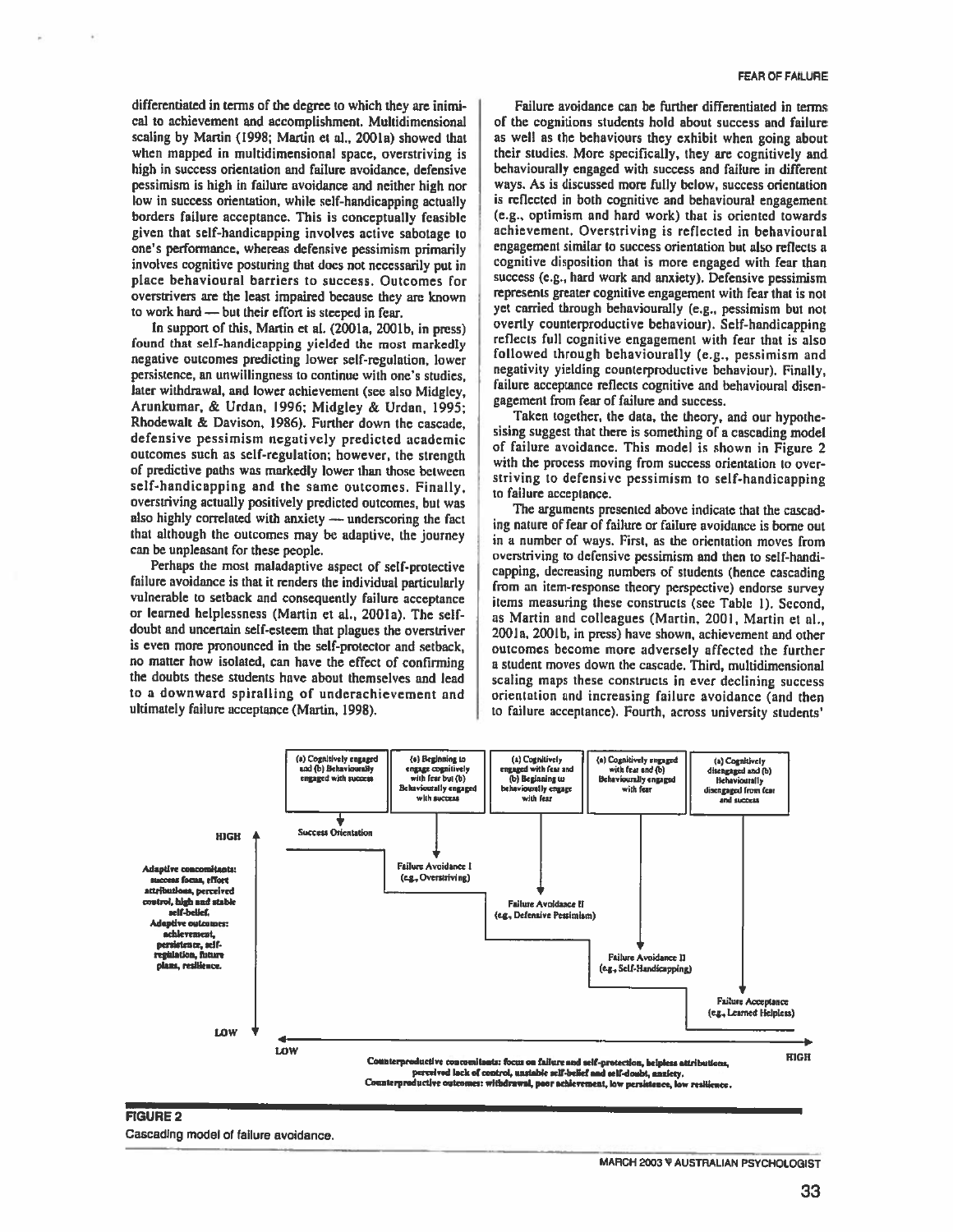#### ANDREW J. MARTIN AND HER6ERT W. MARSH

first two years, correlations between the constructs progres sively decrease the more distant they become in terms of failure avoidance and success orientation (Table 2 demonstrates). For example, overstriving is more proximal to defensive pessimism than it is to self-handicapping and the respective correlations suppor<sup>t</sup> this. The fact that this finding is supported in students' first and second years at university (where the same students were again assessed one year later) underscores the stability of this phenomenon.

The implications of <sup>a</sup> model along these lines are three fold. First, it shows that students do not so much differ in kind but in degree. This means that there is likely to be <sup>a</sup> set of common factors that underpin their orientations and which can be harnessed in intervention (as is discussed below). Second. following from this the model provides information on how students are oriented in terms of failure avoidance, processes and outcomes, and cognitive and behavioural engagement. Third, in locating students on this continuum we are able to develop appropriate interventions. For example, if <sup>a</sup> student presents as overstriving, interven tion would primarily target cognitive aspects of their acade mic lives on the understanding that behaviourally they share many characteristics with the success-oriented student. On the other hand, intervention with self-handicappers would target both cognitive and behavioural aspects of their academic lives (see Covington, 1992; Covington & Omelich, 1991; Martin, 2001; Martin et al., 2001a, for conceptual and empirical expansion of these ideas).

#### An Alternative: Success Orientation

We now revisit the central question of whether failure avoidance or fear of failure is friend or foe. The theory and data suggest that for the overstriver, fear of failure can be construed as <sup>a</sup> friend but not <sup>a</sup> very good one while for the self-protector it is more clearly a foe but offers the individual self-protective rewards that may be miscon strued as <sup>a</sup> friend of sorts. The fact that each has particular yields makes the selection of these strategies very tempting for students.

Progressing the friendship analogy further and identify ing the criteria that constitute good friendships provides <sup>a</sup> useful heuristic for exploring alternatives. A good friend is someone who is optimistic for us, recognises and values our abilities and talents, is focused on our betterment, and looks beyond our weaknesses to our strengths. Good friendships are characterised by <sup>a</sup> focus on improvement, self-development, striving for persona<sup>l</sup> potential, and auton omy/self-determination.

What emerges from this analysis of friendship and viewed from <sup>a</sup> need achievement perspective is that friends and friendships are success oriented and promote <sup>a</sup> success orientation. Success orientation is characterised by optimism,

| <b>TABLE 2</b>                                                  |  |
|-----------------------------------------------------------------|--|
| Time 1 and Time 2 Correlations ( $n = 328$ university students) |  |

| OS1 | DP <sub>1</sub> | SH <sub>1</sub> | OS <sub>2</sub> | DP <sub>2</sub>                                  | SH <sub>2</sub>                                                     |
|-----|-----------------|-----------------|-----------------|--------------------------------------------------|---------------------------------------------------------------------|
| .82 |                 |                 |                 |                                                  |                                                                     |
| 43  | 92              |                 |                 |                                                  |                                                                     |
| 29  | 32 <sub>2</sub> | .92             |                 |                                                  |                                                                     |
| .61 | .28             | .27             | 84              |                                                  |                                                                     |
| .35 | .57             | .31             | 48              | .92                                              |                                                                     |
| 13  | .19             | .59             | 33              | 44                                               | .92                                                                 |
|     |                 |                 |                 |                                                  |                                                                     |
|     |                 |                 |                 | are test-retest correlations (1-year lime lapse) | All correlations significant at $\rho < 0.05$ ; Bolded coefficients |

cients in diagonal arc reliability coefficients (Cronbuch's alpha) OS = Overstriving: OP = Defensive Pessimism: SH = Self-Handicapping

MARCH 2003 \\ AUSTRALIAN PSYCHOLOGIST

energy and drive focused on achieving positive outcomes (not avoiding negative ones), resilience to setback, and <sup>a</sup> focus on strengths rather than deficits (Atkinson, 1957; Covington, 1992; Covington & Omelich, 1991; Martin, 1998, 2001, 2002; Martin et al., 2001a; McClelland, 1965). The factors that drive these processes and outcomes are <sup>a</sup> focus on persona<sup>l</sup> development, maintenance and fostering of an individual's sense of worth, <sup>a</sup> valuing of the relationship, and the scope for self-determination and autonomy. It is these factors that we harness to develop the alternative orientation — success orientation.

## Factors Underpinning Success Orientation

In the educational context, Martin (2001, 2002), has developed a model of motivation and resilience, the Student Motivation Wheel, that encompasses the factors described above that underpin success orientation. Four (psychometrically sound and reliable — see Martin, 2001) factors in his model that are particularly congruen<sup>t</sup> with our criteria underpinning friendship are self-belief (mean target loading = .53; Cwnbach's alpha <sup>=</sup> .81), learning focus (mean target loading = .54; Cronbach's alpha = .79), value of school (mean target loading  $= .54$ ; Cronbach's alpha  $= .79$ ), and perceived control (mean target loading  $= .66$ ; Cronbach's alpha  $= .85$ ). Most importantly, it is these factors that are the conduits for intervention aimed at promoting success orientation (Martin, 2001). Each of these four factors is explored in turn.

## Self-belief

Self-belief is students' belief and confidence in their ability to understand or to do well in what they set out to do, to meet challenges they face, and to perform to the best of their ability. Self-belief is important for three primary reasons. First, it constitutes <sup>a</sup> generative capacity such that students high in self-belief tend to generate and test alterna tive courses of action when they do not meet with initial success. Second, self-belief enhances students' functioning through elevated levels of effort and persistence. Third, selfbelief enhances students' ability to deal with <sup>a</sup> problem situation by influencing cognitive and emotional processes related to the situation (Bandura, 1986, 1997), Students low in self-belief tend to focus on their deficiencies rather than their strengths and view situations as more difficult than they are in reality (Bandura, 1986, 1997). Self-belief has been linked to <sup>a</sup> number of adaptive outcomes including self-regulation, effort, persistence, and achievement (Marsh, 1990; Martin & Debus, 1998; Meece, Wigfield. & Eccles. 1990; Pintrich & Blumenfeld, 1985; Schunk, 1990; Skinner, Wellbom, & Connell, 1990).

#### Value of School

Value of school is how much students believe what they learn or do at school is useful, important, and relevant to them or to the world in general. When students see the importance and usefulness of what they learn and do. they tend to be more engaged in tasks and are in <sup>a</sup> stronger position to achieve (Martin, 2001, 2002). A value of school is also relevant to resilience in the sense ihat it is related to persistence in the face of challenge and even adversity (Martin, 2001, 2002) and it is this persistence that demar cates students that abandon tasks prematurely from those who are able to effectively meet challenges. A value of school can also strengthen students for tough times in the way that it also predicts their willingness to continue with their studies in the future (Martin & Debus, L998).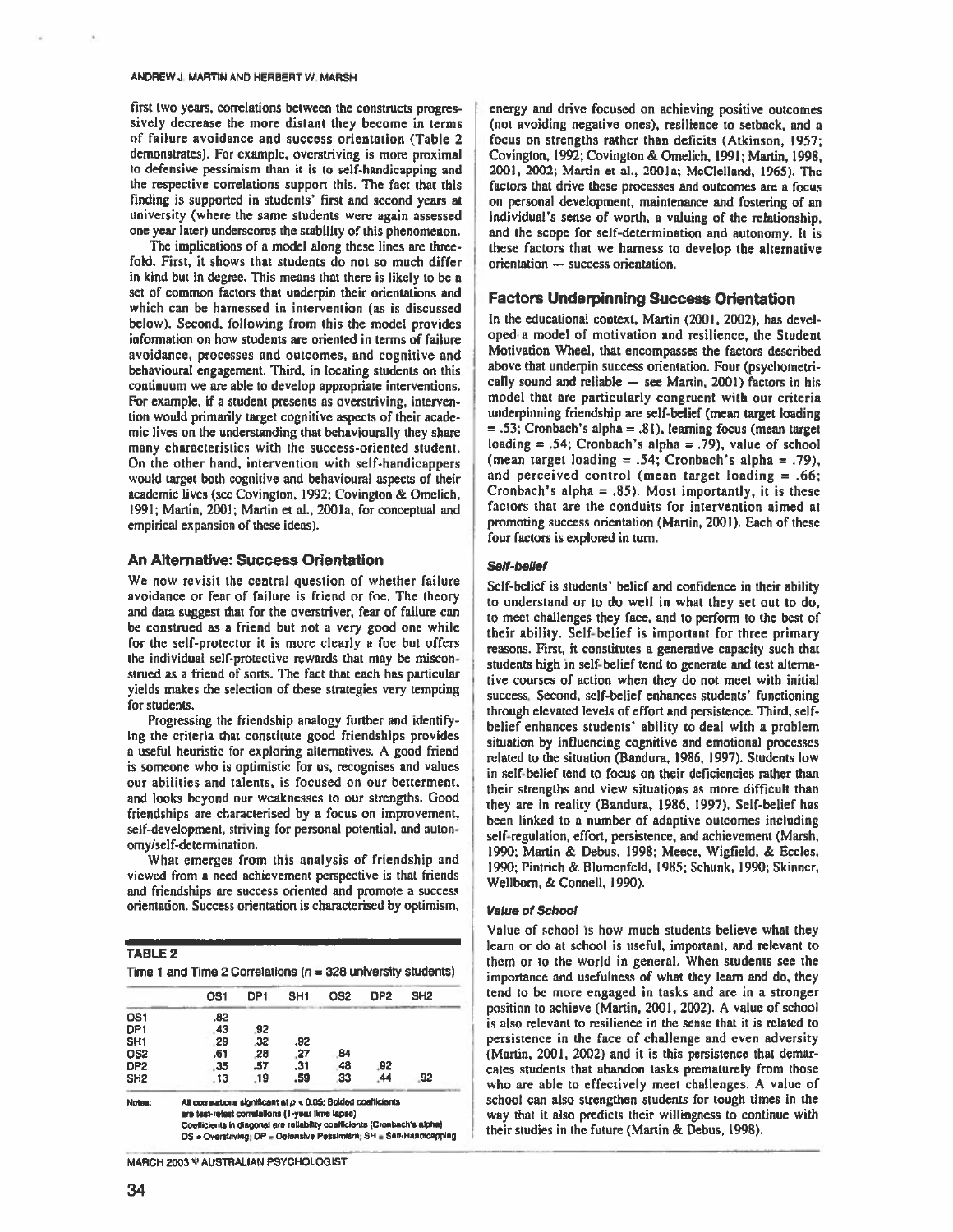#### Learning Focus

Learning focus refers to <sup>a</sup> focus on solving problems and developing skills. If students are learning focused they tend to work hard, want to learn more, enjoy learning new things, enjoy solving problems, and do <sup>a</sup> good job for its own satis faction and not just for rewards. Learning-focused students are focused on mastery rather than outperforming others. These students see achievement on tasks as reflecting more on their effort than their ability and failure is viewed as diagnostic feedback that can lead to improvement at <sup>a</sup> Inter time (Middleton & Midgley, 1997). Because of this effort and mastery emphasis, learning-focused students are not so threatened by failure because failure says more about their effort and strategy than their ability. It has been found that learning-focused individuals choose challenging tasks and are less inclined to worry about performance (Duda, 1995). Moreover, learning focus is linked to the practice of mastery strategies and negatively correlated with avoid ance strategies (Lochbaum & Roberts, 1993)

#### **Control**

Control refers to the extent to which students believe they are able to avoid failure and achieve success. Students who believe they have little or no control over outcomes are increasingly uncertain as to whether they can avoid failure or bring about success. When students are low in perceived control, they are more likely to engage in counter productive behaviour such as self-handicapping or may <sup>g</sup>ive up altogether along the lines of learned helplessness (Marlin et al., ZOOla, 2001b). Perceived control predicts individuals' persistence, attention, effort, and participation (Patrick, Skinner, & Connell, 1993) while uncertain control is negatively correlated with achievement, mastery motiva tion, competence evaluation, and competence affect (Hatter & Connell, 1984). Moreover, individuals high on an uncer tain control dimension are likely to score significantly lower on IQ tests and others' ratings of competence and are also low in mastery orientation (Connell, 1985).

## Strategies for Promoting Success Orientation

Consistent with the proposition that success orientation is multifaceted, it follows that intervention or prevention strategies must also be multifaceted. In line with the four <sup>p</sup>ivotal factors identified above, <sup>a</sup> series of strategies is pu<sup>t</sup> forward aimed at enhancing students' self-belief, value of school, perceived control, and learning focus.

#### Strategies to Enhance Self-belief

Self-belief is perhaps the most critical facet to develop primarily because it is one of the strongest predictors of task achievement and engagement (Bandura, 1986, 1997; Marsh, 1990; Martin & Debus, 1998). It has been shown that one of the strongest predictors of <sup>a</sup> positive self-belief is students' previous experience of success (Bandura, 1997; Marsh, 1990). Thus, from an educator's perspective, enhancing students' self-belief involves structuring activities so as to maximise their opportunities for success. One way to do this is to break class work into smaller and more manageable components ('chunking") so that students can experience small successes along the way, thus building confidence and intrinsic motivation. Students can also be encouraged to chunk their own schoolwork tasks in <sup>a</sup> similar way. Another behavioural strategy is to build "hard skills" such as study managemen<sup>t</sup> and time managemen<sup>t</sup> Research into behav iour analysis shows that students can be taught study and self-management strategies with the results of increasing the time they spend on tasks (e.g.. homework), enhancing their academic achievement, and experiencing fewer problems with completing tasks (Olympia, Sheridan, Jenson. & Andrews, 1994).

Of course, for <sup>a</sup> more comprehensive approach to enhancing students' self-belief, educators should address both behavioural and cognitive dimensions. Accordingly, challenging students' negative thinking and encouraging them to also do this is relevant here. For example, harness ing principles of cognitive-behavioural therapy (Beck, 1976; Meichenbaum, 1974), we encourage students to challenge their negative thinking by teaching them the skills they require to observe their automatic thoughts when they receive feedback or are assigned tasks, showing them how to look for the evidence that challenges their negative think ing. and then encouraging them to challenge these thoughts with this evidence. Another cognitive strategy is to maximise students' opportunities for success by reposition ing their perception of success in terms of personal bests and improvement — outcomes accessible to all students (Covington, 1992).

#### Strategies to Enhance Perceived Value of School

The issues of relevance and meaning underpin students' value of school. Enhancing the relevance and meaning of school requires educators to link what is taught in class with students' lives or interests, students' talents, what they may do when they leave school, and perhaps what they do in other parts of their lives. Doing one or more of these things builds opportunities for students to see the rel evance, utility, and importance of what they do - this builds <sup>a</sup> value of school. It is also important to show students that what they learn not only teaches them facts but also how to think and analyse and that these skills help them in many walks of life including later workplace responsibilities, their social and personal lives, and other areas of their lives such as sport. Moreover, educators themselves must be role models by showing that they value what they are teaching (Mclnemey. 2000).

#### Strategies to Enhance Learning Focus

Researchers make <sup>a</sup> distinction between <sup>a</sup> learning focus and <sup>a</sup> performance focus (Duda & Nicholls, 1992; Martin & Debus, 1998; Middleton & Midgley, 1997). Learning focus refers to an individual's focus on the task at hand, mastery on it, developing new skills, and extending him or herself. <sup>A</sup> learning focus is also underpinned by an individual's focus on effort and strategy rather than ability (Martin ci al., 200la, 200lb, in press; Middleton & Midgley, 1997), Essentially, it reflects <sup>a</sup> focus on process. Performance focus refers to an individual's focus on out comes and how performance on the task will be judged or evaluated. Essentially, it reflects <sup>a</sup> focus on outcomes. Following from this, enhancing students' learning focus also involves promoting a focus on mastery and skill development, aspiring to persona<sup>l</sup> bests rather than outperforming others (Martin, 2001,2002), emphasising effort and strategy as the key means to mastery (Craven, Marsh, & Debus 1991; Martin et al., 2001a), and encouraging students to focus on the task at hand and how to do it (Mclnerney, 2000; Nicholls. 1989; Qin, Johnson, & Johnson, 1995). In essence, these strategies encourage students to focus on the task at hand and this reduces cognitive interference in the form of concern (or fear) about how they are being evaluated or their performance relative to others.

Research into class climate also provides direction for enhancing students' learning focus (Urdan, Midglcy,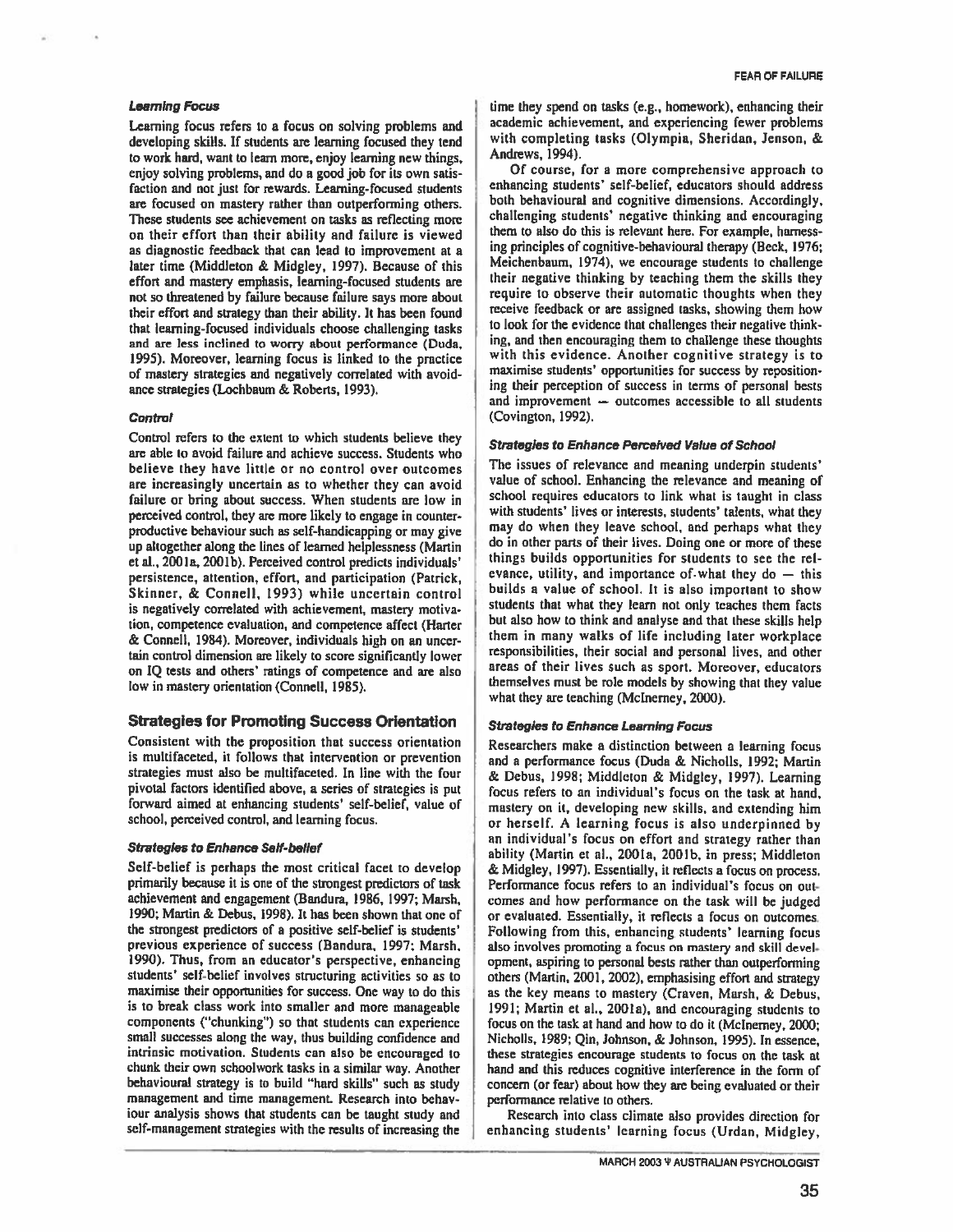& Andennan, 1998). Not only does <sup>a</sup> learning focus differ at the individual level, but it can also vary at <sup>a</sup> group level. This is not uncommon in classrooms, sporting teams, or workplaces. Ideally, then, we need to not only address a learning focus at the individual level but also at the group level. Three ways to affect <sup>a</sup> group- or class-level learning focus are through peer tutoring, cooperative learning, or collaborative learning (Kamps, Barhetta, Leonard, & Delquadri, 1994; Killen, 1998). For example, Kamps et al. (1994) found that classwide peer tuloring in reading not only facilitates interactions between students in the class but also enhances reading fluency and correct responses to reading comprehension.

#### Strategies to Enhance Control

Attribution research shows that amongs<sup>t</sup> the key means <sup>10</sup> enhance students' sense of control one is tu encourage them to focus on causes of success and failure that are within their control (Weiner. 1985. 1994). The core causal factors within students' control are effort (how much work they do) and strategy (how they do that work). Students develop <sup>a</sup> sense of control when they focus on the connec tion between their effort (and strategy) and outcomes, Students also develop <sup>a</sup> sense of control when they see that they are able to make choices and decisions in class that affect the way work is done. One way to do this is to provide students with choices (within sensible and clearly thoughtout parameters) over class objectives, assessment tasks. criteria for assessment, and due dates for work assigned (McInerney, 2000). Students' control is also enhanced when they know what they need to do to maintain good performance and to minimise the risk of poor performance. This requires educators to provide students with feedback in effective and consistent ways (Martens, 1992: Martens & Mellor, 1990). Research shows that feedback that cahances <sup>a</sup> sense of control is primarily task-based and makes it very clear how they can improve (Craven et al., 1991; Martinet al,, 200lb). Enhancing students' control is also about reducing uncertainty in their academic lives. Students who are uncertain as to why they received <sup>a</sup> partic ular mark or outcome have <sup>a</sup> low sense of control (Thompson, 1994), Hence, an important strategy to reduce students' uncertainty is to administer rewards that are directly contingent on what they do and reduce inconsistent reward contingencies that can create confusion and uncer tainty in students' minds as to what they did to receive that reward and how they should go about things next time around (Thompson, 1994).

Effective goal setting combined with effective reinforce ment (as described above) can be an even more powerful way to enhance students' sense of control and also their achievement (Martens, Witt, Daly, & Vollmer, 1999; Mclnerney. 2000; Miller & Kelley. 1994). Effective goal setting requires that goals are achievable, believable, clear, and desirable (ABCD; Mc[nerney. 2000) and when these criteria are met students have <sup>a</sup> greater sense of direction and capacity.

#### Other Issues Relevant to These Strategies

The relationship between the quadripolar model and the four strategies is, we propose, bi-directional in that (a) the strategies are <sup>a</sup> means to improve students' orientations to their studies and (b) the quadripolar model is <sup>a</sup> means to assist interventions using these strategies. in relation to the former, the four strategies are <sup>a</sup> means to shift students up the cascade towards success orientation. Obviously the further down the cascade students are

located, the more intensively these strategies would need to be implemented over <sup>a</sup> longer period of time, Conversely, the quadripolar model is also <sup>a</sup> means to classify students and this classification leads to assessments that can belter guide practitioners and educators in their application of cognitive and behavioural strategies.

## Future Directions

Although this paper is primarily aimed at answering <sup>a</sup> specific question (friend or foe?), along the way <sup>a</sup> number of new ideas and propositions have emerge<sup>d</sup> that require further analysis and empirical verification. It was propose<sup>d</sup> that failure avoidance orientations are attractive to the student because they can enhance achievement or offer selfprotection opportunities. There is <sup>a</sup> need to explore strate gies in the classroom and counselling contexts to promote the attractiveness of success orientation. This will require addressing such issues as peer group influence, family backgrounds, and even the school culture, following from this, some solid intervention research is needed to examine the impact of assistance on the four facets proposed herc to underpin success orientation — self-belief, control, learn ing focus, and value of school.

The cascading model of failure avoidance is <sup>a</sup> new representation of need achievement theory and requires verification. This might involve tracking students and their cognitive and behavioural movement over time to explore shifts along the lines of that presented in the model. Also requiring further empirical consideration is the interface of self-belief, control, learning focus, and value of schooling and each stage of the cascade — with particular emphasis on which facets and in what degree are most effective in moving students up the cascade towards success orientation.

The impact of the learning climate on students' fear of failure must also be addressed. The learning climate has been shown to hold implications for students' motivation and has also been linked to students' tendency to selfprotect (Midgley & Urdan, 1995). This raises the issue of students' contexts and how they impact on other aspects of their academic lives. For example, the learning climate and its impact on defensive pessimism has not been addressed to date. Also, the impact of altering the learning climate (e.g.. from competitive to cooperative — see Johnson & Johnson. 1989; Qin et al., 1995) on students' academic strategies has not been studied and future research might focus on this with <sup>a</sup> view to identifying interventions that can lake place at class and institutional levels.

## Conclusion

This paper began with what seemed like <sup>a</sup> silly question. Examination of the evidence and the separation of fear of failure or failure avoidance into two groups indicated that it is not such <sup>a</sup> silly question. In some respects fear of failure can be a friend of sorts — but not a very good one, and in other respecls it is more <sup>a</sup> foe — but with some selfprotective advantages. Pursuing the friendship analogy <sup>a</sup> little further, four characteristics of adaptive friendships were identified that are congruen<sup>t</sup> with factors underpinning a model of success orientation developed by Martin (2001, 2002). The factors — self-belief, learning focus, value of school, and control — are each important means by which success orientation is nurtured in students' lives and thus important points of intervention for practitioners operating in contexts where students fear failure and are motivated to avoid it.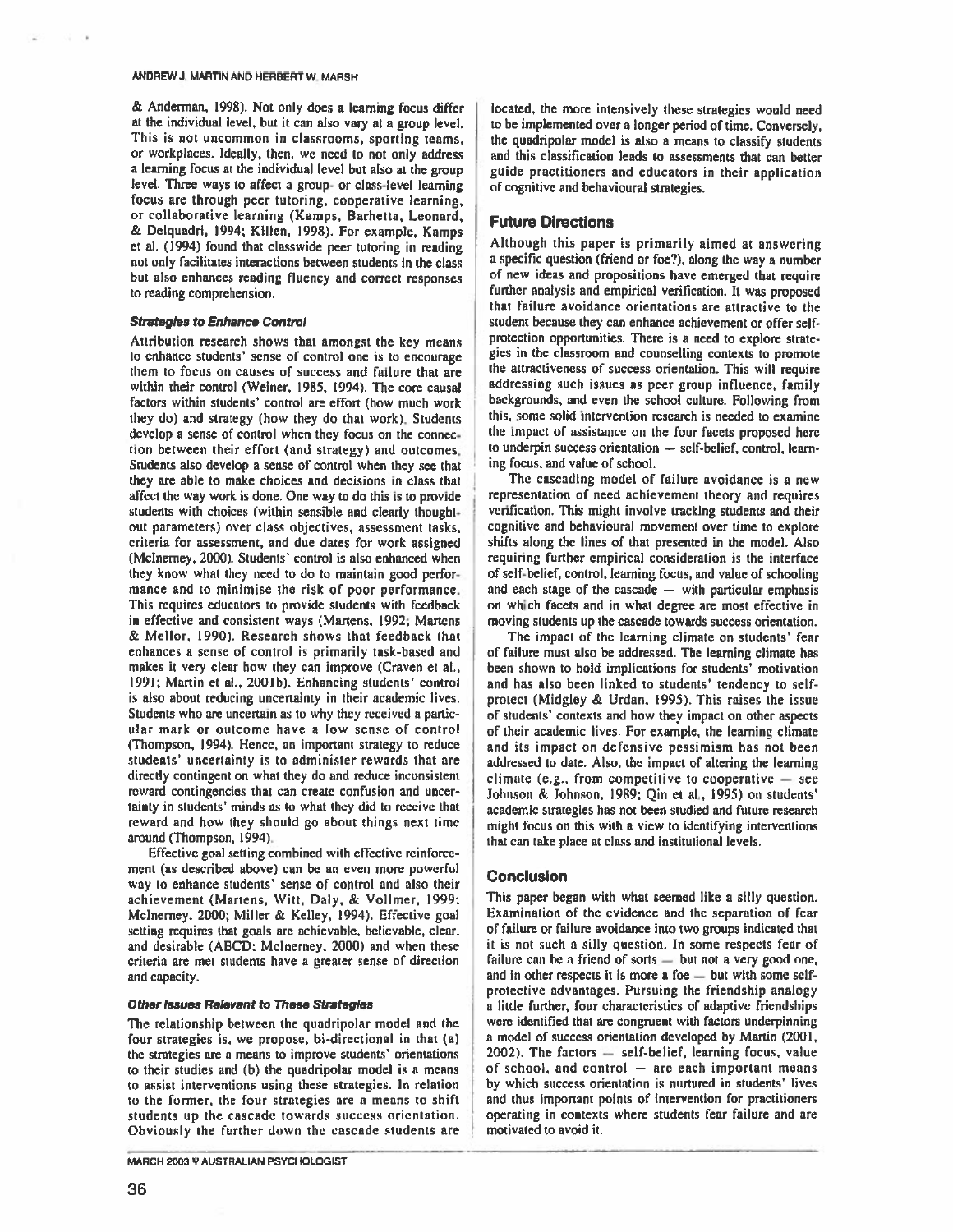## Endnote

1 Throughout the paper, "fear of failure" and "failure avoidance" are often used interchangeably. It is recognised, however, that fear of failure is <sup>a</sup> cognitive phenomenon and failure avoidance is its behavioural counterpart.

#### Acknowledgement

The authors would like to thank Associate Professor Ray Debus for his input into this research.

#### References

- Abramson, L.Y.. Seligman, M.E.P., & Teasdalc, 1. (1978). Learned helplessness in humans: Critique and reformulation. Journal of Abnormal Psychology, 87, 49-74.
- Alpert. R.. & Haber, RN. (1960). Anxiety in academic achieve ment situations. Journal of Abnormal & Social Psychology, 61. 207—215.
- Atkinson, J.W. (1957). Motivational determinants of risk-taking. Psychological Review, 63, 359—372.
- Bandura, A. (1986). Social foundations of thought and action: <sup>A</sup> social cognitive theory. New Jersey: Prentice Hall.
- Bandura, A. (1997). Self-Efficacy: The exercise of control. New York: Freeman & Co.
- Baumgardner. A.H.. & Brownlee, E.A. (1987). Strategic failure in social interaction: Evidence for expectancy disconfinnation processes. Journal of Personality and Social Psychology. 52.525—535.
- Beck, AT. (1976). Cognitive therapy and the emotional disorders, New York: New Macrican Library.
- Berglas. S., & Jones, E.E. (1978). Drug choice as <sup>a</sup> self-handicap <sup>p</sup>ing strategy in response to noneontingent success. Journal of Personality and Social Psychology, 36, 405–417.
- Connell, J.P. (1985). A new multidimensional measure of children's perceptions of control. Child Development, 56,1018—1041.
- Covinglon, MV. (1992). Making the grade: <sup>A</sup> self-worth perspec tive on motivation and school reform. Cambridge: Cambridge University Press.
- Covington, M.V., & Omelich, C.L. (1991). Need achievement revisited: Verification of Atkinson's original <sup>2</sup> <sup>x</sup> <sup>2</sup> model. In CD. Spielberger, IC. Sarason. Z. Kulcsar, & CL. Van Heck (Eds.), Stress and emotion (Vol 14, pp. 85-105). New York, NY: Hemisphere.
- Craven, R.G., Marsh, H.W., & Debus, R.L. (1991). Effects of inter nally focused feedback and attributional feedback on the enhancement of academic self-concept. Journal of Educational Psychology, 83, 17—26.
- Duda. J.L. (1995). Motivation in sport settings: A goal perspective approach. In CC. Roberts (Ed.), Motivation in sport and exercise (pp. 57—91). Champaign, IL: Human Kinetics Books.
- Duda, J.L., & Nicholls, J.G. (1992). Dimensions of achievement molivation in schoolwork and sport. Journal of Educational Psychology, 84, 290-299.
- Harter, S., & Connell, J.P. (1984). A model of children's achievement and related self-perceptions of competence, control, and motivation orientation. In J. Nicholls (Ed.), The development of achievement motivation (pp. 219—250), London: JAI Press,
- Johnson, D.W., & Johnson, R.T. (1989). Cooperation and competition: Theory and research. Minnesota: Interaction.
- Kamps, D.M., Barhetta, P.M., Leonard, B.R., & Delquadri, J. (1994). Classwide peer tutoring: An integration strategy to improve reading skills to promote peer interactions among students with autism and general education peers. Journal of Applied Behavior Analysis, 27, 49-61.
- Killen, R, (1998). Effective teaching strategies. Katoomba: Social Science Press.
- Loehbaum, MR., & Roberts, CC. (1993). Goal orientations and perceptions of the sport experience. Journal of Sport and Exercise Psychology, 15, 160—171,
- Marsh, H.W. (1990). A multidimensional, hierarchical model of self.concept: Theoretical and empirical justification. Educational Psychology Review, 2,77—172.
- Martens, BK. (1992). Contingency and choice: The implications of matching theory for classroom instruction. Journal of Behavioral Education, 2. 121—137.
- Martens, B.K., & Mellor, P.J. (1990). The application of behavioural principles to educational settings. In T.B. Gutkin & C.R. Reynolds (Eds.), The handbook of school psychology. (2nd ed., pp. 612–634), New York: John Wiley & Sons .
- Martens, B.K., Witt, J.C., Daly, E.J.D., & Vollmer, T.R. (1999) Behavior analysis: Theory and practice in the educational setting. In C.R. Reynolds & T.B. Gutkin (Eds.). The handbook of school psychology (3rd ed). New York: John Wiley & Sons.
- Martin, A.J. (1998). Self-handicapping and defensive pessimism: Predictors and consequences from <sup>a</sup> self-worth motivation perspective. Unpublished doctoral dissertation. University of Western Sydney. Macarthur. Australia.
- Martin, A.J. (200!). The Student Motivation Scale: A tool for measuring and enhancing motivation. Australian Journal of Guidance mid Counselling, II, 1—20.
- Martin, A.). (2002). Motivation and academic resilience: De veloping <sup>a</sup> model of student enhancement. Australian Journal of Education, 14, 33—49.
- Martin, A.)., & Debus, R.L. (1998). Self-reports of mathematics selfconcept and educational outcomes: The roles of ego-dimensions and self-consciousness. British Journal of Educational Psychology, 68, 517-535.
- Martin, A.J. Marsh, NW., & Debus, R.L. (2001a). A quadripolar need achievement representation of self-handicapping and defensive pessimism. American Educational Research Journal, 38, 583—610
- Martin, A.J., Marsh. H.W., & Debus, R.L. (200lb). Sclf.handicap ping and defensive pessimism: Exploring a model of predictors and outcomes from <sup>a</sup> self-protection perspective. Journal ofEducational Psychology, 93, 87—102.
- Martin, A.J. Marsh, H.W., & Debus, R.L. (in press). Self-handicap <sup>p</sup>ing and defensive pessimism: A model of self-protection from <sup>a</sup> longitudinal perspective. Contemporary Educational Psychology.
- McClelland. D.C. (1965). Toward a theory of motive acquisition. American Psychologist, 20, 321-333.
- McInerney, D. (2000). Helping kids achieve their best. Sydney: Allen & Unwin.
- Meece, iL., Wigfield, A,, & Eccies, 3.8. (1990), Predictors of mathematics anxiety and its infloence on young adolescents' course enrolment intentions and performance in mathematics. Journal of Educational Psychology, 82, 60-70.
- Meichenbaum, D. (1974). Cognitive behaviour modification. Morristown, NJ: General Learning Press.
- Middleton, M.J., & Midgley, C. (1997). Avoiding the demonstralion of lack of ability: An unexplored aspect of goal theory. Journal of Educational Psychology, 89, 710-718.
- Midgley, C., Arunkumar, R., & Unlan, T.C. (1996). "If <sup>I</sup> don't do well tomorrow, there's <sup>a</sup> reason": Predictors of adolescent's use of academic self-handicapping strategies. Journal of Educational Psychology, 88,423—434.
- Midgley, C., & Urdan, T. (1995). Predictors of middle school students' use of self-handicapping strategies. Journal of Early Adolescence, 15, 389—411.
- Miller, D.M., & Kelley, M.L. (1994). The use of goal setting and contingency contracting for improving children's homework performance. Journal of Applied Behavior Analysis, 27, 73-84.
- Nicholls, J.G. (1989). The competitive ethos and democratic education. Cambridge: Harvard University Press.